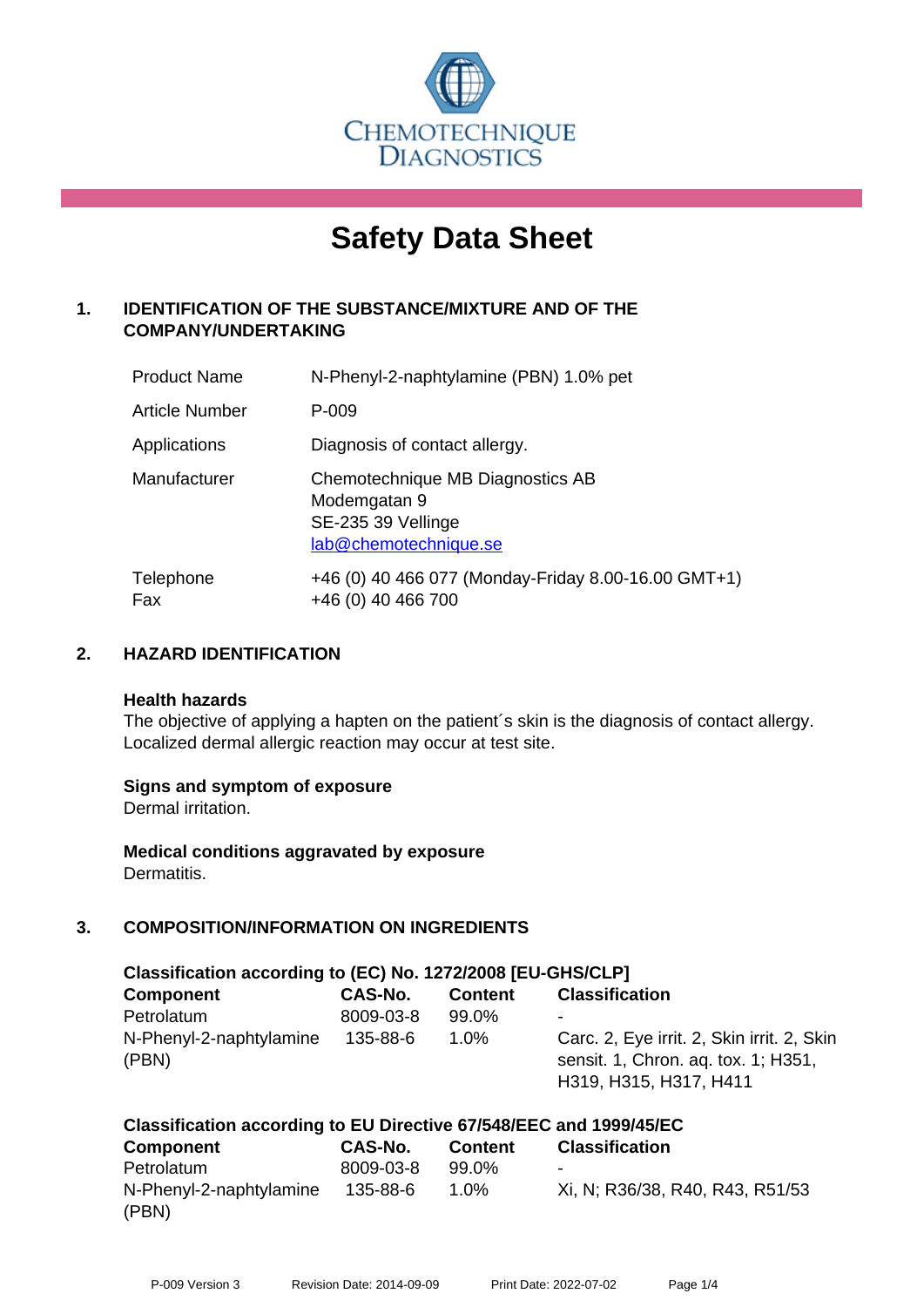#### **4. FIRST AID MEASURES**

**Emergency and first aid procedures**

Obtain medical attention.

#### **5. FIRE-FIGHTING MEASURES\***

#### **Suitable extinguish media**

CO2, powder or water spray. Fight larger fires with water spray or alcohol resistant foam.

# **For safety reasons unsuitable extinguishing agents**

Water with full jet.

# **Special protective equipment for fire-fighters** Wear self-contained respiratory protective device. Wear fully protective suit.

\*Data is shown for petrolatum only

# **6. ACCIDENTAL RELEASES MEASURES**

**Steps to be taken if material is released or spilled** Contain and place in a closed container.

# **7. HANDLING AND STORAGE**

**Precautions to be taken in handling and storage** Store dark at 5-8°C. Avoid extended exposure to light. FOR EXTERNAL USE ONLY.

# **8. EXPOSURE CONTROLS/PERSONAL PROTECTION**

**Respiratory protection** Not required.

**Ventilation** Local exhaust.

**Protective gloves** Disposal gloves.

# **Eye protection**

Not required with normal use.

#### **Work/Hygienic practices**

Wash hands after each use.

#### **9. PHYSICAL AND CHEMICAL PROPERTIES**

Odour **Odourless** 

Appearance Light Brown Semi-solid

Melting point\* 50-55° C

Boiling point\* No data available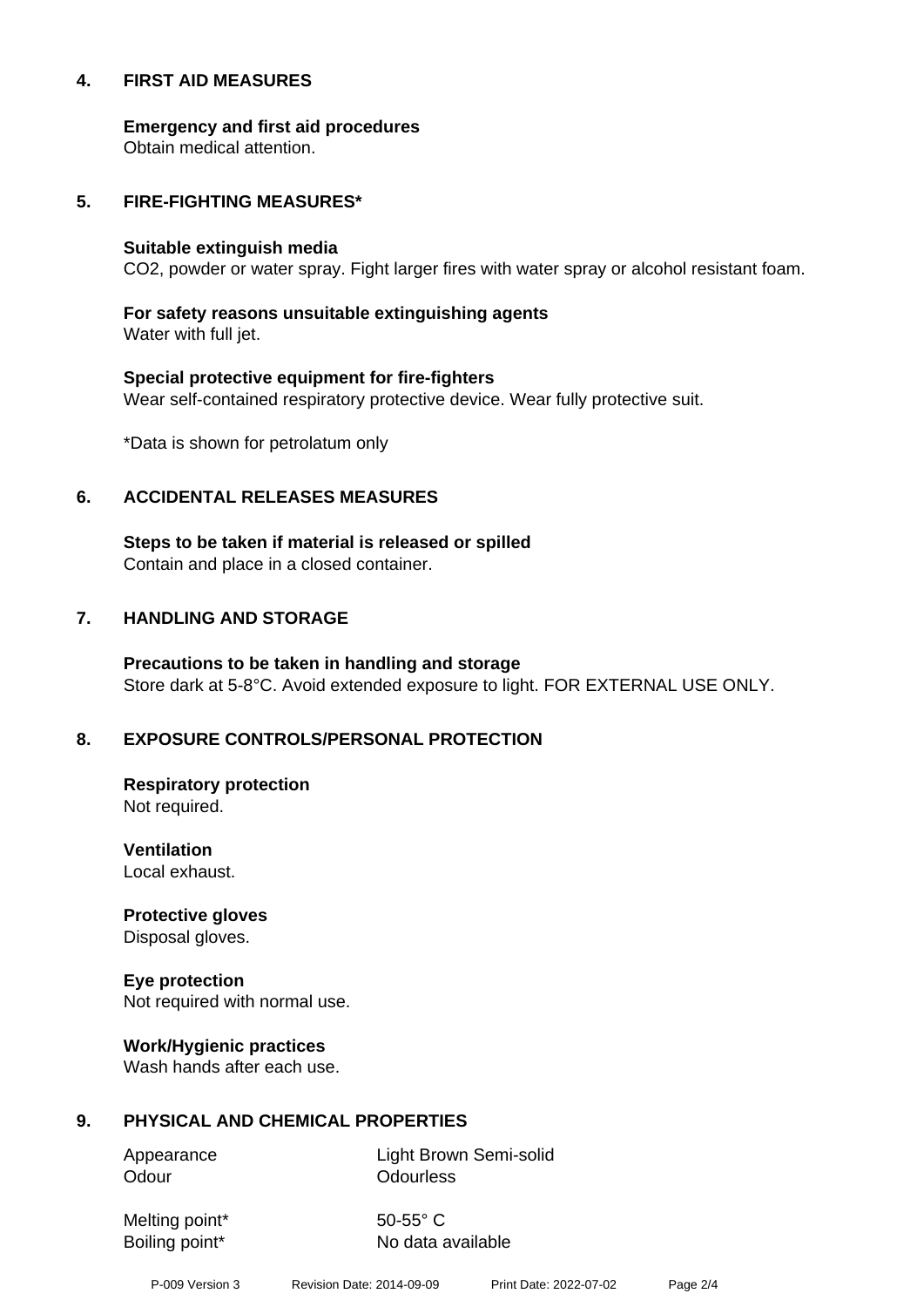Flash point\*  $>100^{\circ}$ C Density\* No data available. Solubility in/Miscibility with Water\*

Self ignition\* Product does not self ignite. Danger of explosion\* Product does not present an explosion hazard. Insoluble

\*Data is shown for petrolatum only

# **10. STABILITY AND REACTIVITY**

#### **Incompability**

May react with strong oxidizing agents.

#### **Stability**

Stable at recommended storage conditions.

#### **Hazardous byproducts**

Combustion may generate CO, CO2 and other oxides.

#### **Hazardous polymerization**

Will not occur.

# **11. TOXICOLOGICAL INFORMATION**

No data available.

#### **12. ECOLOGICAL INFORMATION**

No data available.

#### **13. DISPOSAL CONSIDERATIONS**

#### **Waste disposal method**

Comply with federal, state/provincial and local regulation.

#### **14. TRANSPORT INFORMATION**

Not dangerous goods.

# **15. REGULATORY INFORMATION**

The classification is according to the latest editions of the EU lists, and extended by company and literature data.

# **16. OTHER INFORMATION**

#### **Text of H-statements and R-phrases mentioned in Section 3**

| Carc. 2<br>Eye irrit. 2 |                           | Carcinogenicity (Category 2)<br>Eye irritation (Category 2) |          |  |
|-------------------------|---------------------------|-------------------------------------------------------------|----------|--|
| Skin irrit. 2           |                           | Skin irritation (Category 2)                                |          |  |
| P-009 Version 3         | Revision Date: 2014-09-09 | Print Date: 2022-07-02                                      | Page 3/4 |  |